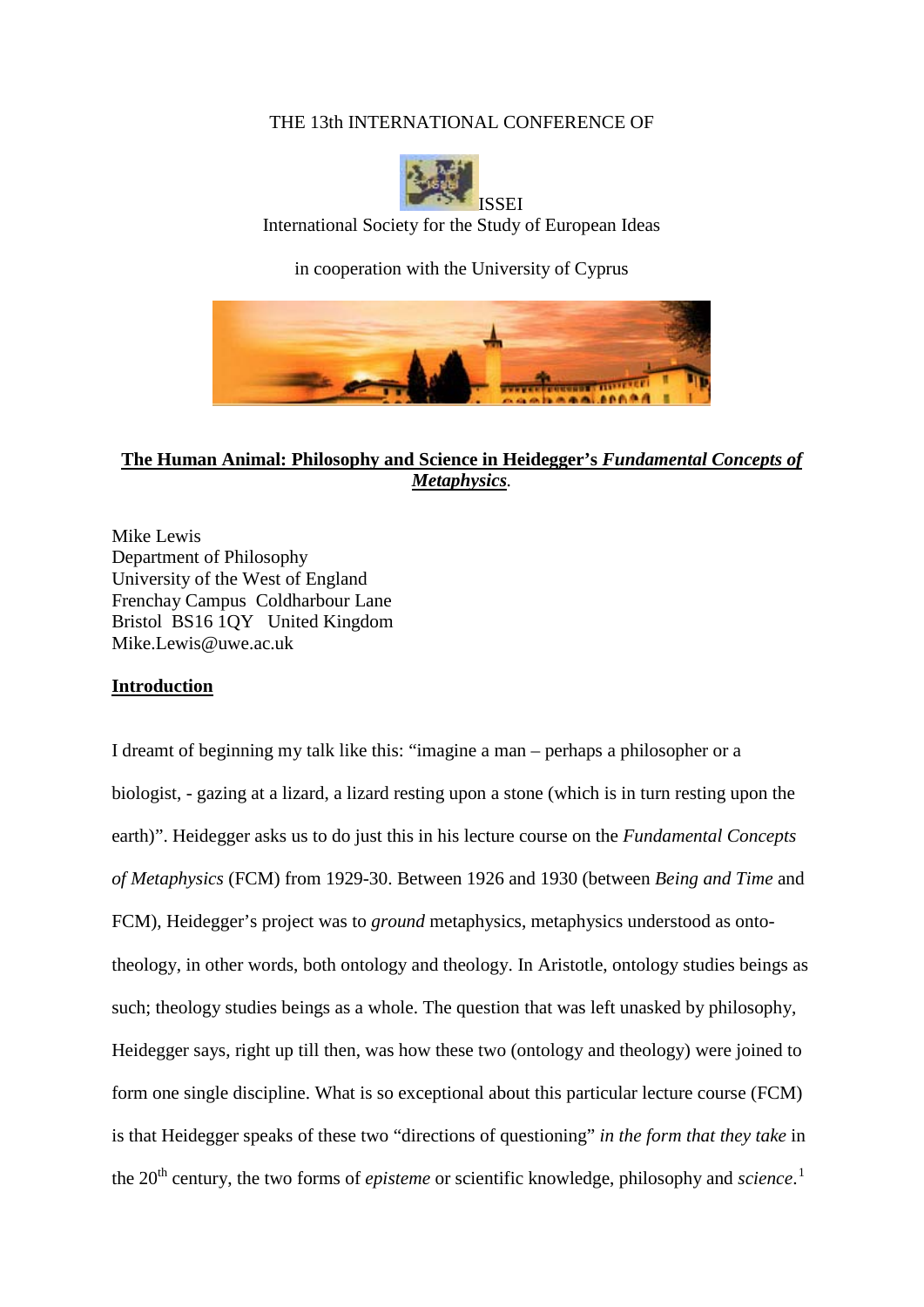My hypothesis here is that from *Being and Time* to FCM, Heidegger tried to think this togetherness in a way that is unified, consistently as an ongoing ontological project that progressively developed from *Being and Time*, to *Basic Problems of Phenomenology* (1927), to *Metaphysical Foundations of Logic* (1928), and thence to FCM. The last ontological moment was eventually called "metontology" whereby *fundamental ontology* is understood as the return of ontology to the *ontic*, to beings as a whole. This is something like the application of ontology, of the meaning of being, to entities or beings. So, to rethink the nature of beings themselves, beings as a whole, in light of the new insights we've gained into the nature of their *being*.

It is the pivot in my hypothesis about Heidegger's work of this period to suggest that this ontological moment was not a one-off, a unique experimental interruption, just as soon snuffed out and abandoned. I propose instead that this moment of metontology was just as enduringly necessary as the theoretical gestures we find in *Being and Time* or any of the other texts from this period. And I think that the FCM shows us this, and -in a number of ways-FCM forces us to stop thinking of Heidegger's thought as a movement of rectilinear progress and more as he himself does, as a series of pathmarks, each of which *remains* essential, standing as a stone does upon the earth.

So, metontology is the movement in which ontology is applied to beings as a whole. Hence the ontologist is called to return to beings as a whole, to *physis*, to nature, in order to *complete* ontology, the study of beings as such – or more precisely, to complete *metaphysics*, by forcing it to acknowledge and understand its relation to *theology,* the study of beings as a whole. And I want to propose that this metontological return is what happens in *FCM*.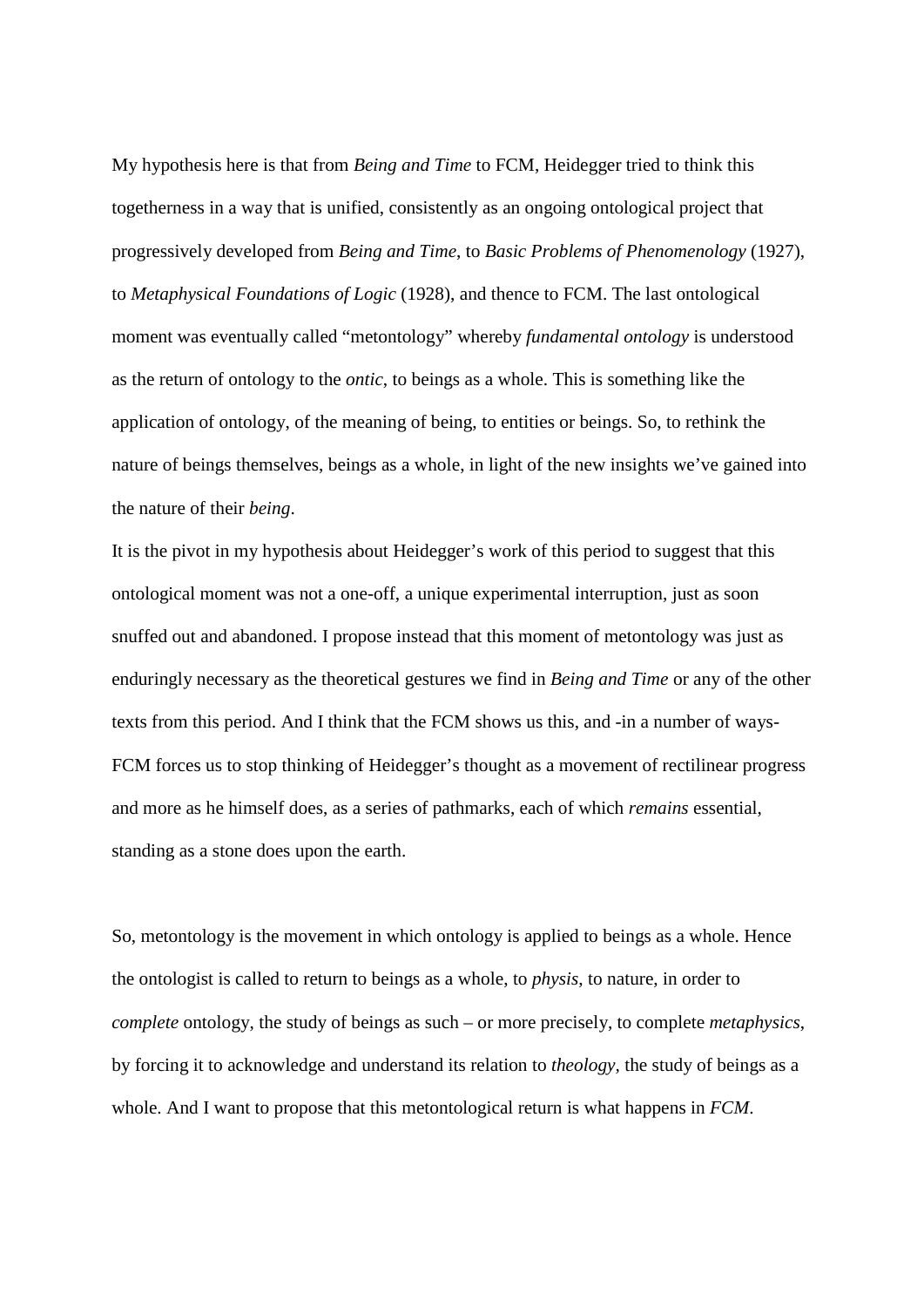I also want to argue for the absolute necessity of this moment, a necessity which is rigorously unfolded in FCM. And so I'll devote some time to saying something *about what* Heidegger does when he finds himself there, in FCM, amidst beings as a whole: here we encounter not simply metaphysics but *physics*, - and this is really the heart of my paper here: what Heidegger is doing here with the natural sciences. So in our explorations of beings as a whole, we find the natural sciences, and the *animals*, amongst whom we find ourselves, perhaps profoundly bored.

My thesis is that FCM constitutes something like a theology, a collection of things which all somehow remind us, and remind the ontologist that while his head is in the clouds, his feet remain firmly on the earth, amidst beings as a whole: boredom, (the fundamental Stimmung, mood or attunement that Heidegger examines here, - and all attunements remind us of our situation within the whole), science (which investigates beings and not being, *Seiende* and not *Sein*), and animals, amongst whom we must consider the human.

#### **Philosophy and science**

There are at least two unique things about FCM: its prolonged engagement with contemporary science, and its employment of that science to investigate the life of animals. I'll devote most of my time to science. The first question is this: is this use of natural scientific insights unique in Heidegger's oeuvre, and if so, why does he do it *there* and *then*? If one is going to examine beings as a whole, the realm of *physis*, then "physics" in the ancient sense does seem indispensable. But Heidegger only uses it for this task here, in FCM, - the rest of his *oeuvre* treats science in a very different way, more as a symptom, or in its contemporary form as the most extreme form of metaphysics in the bad sense. It is only here that natural science stands as an ally of ontology as it boldly sets out to explore beings as a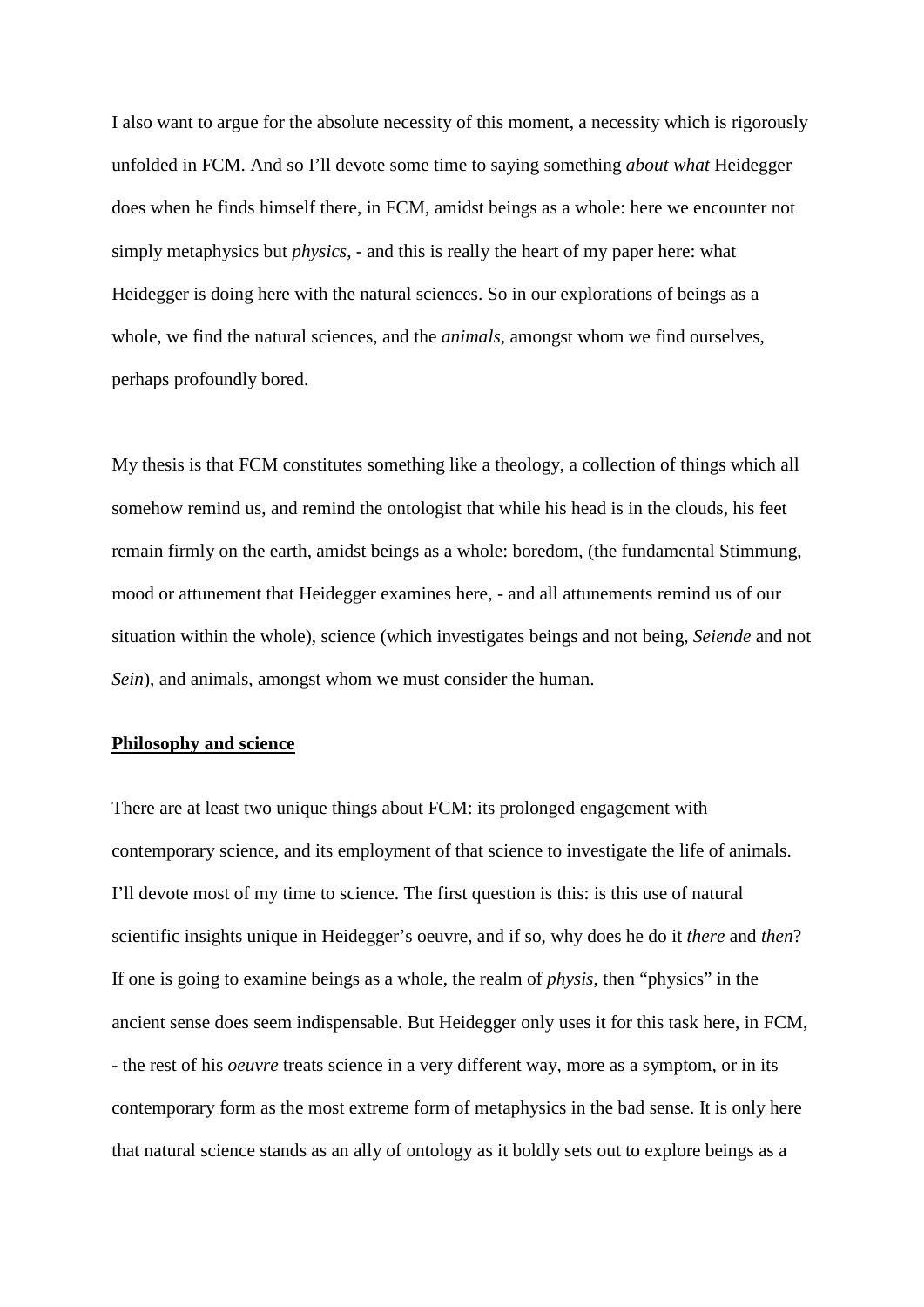whole. I think it's important to ask this question since in recent times the relation of philosophy to science has become a burning one.

In FCM, Heidegger deploys the sciences of zoology, ethology, and biology, the life sciences, and he uses them to elucidate the nature of the *animal*. Why is he speaking about the animal? He does it in order to elucidate the nature of the *world*, by means of a comparative analysis between the worldlessness of the stone, the world-forming capability of man, and the "worldpoverty" (*Armut*) of the animal, the creepy-crawlies that in some way dwell within beings as a whole along with us (we metontologists, at least). $2^2$  $2^2$ 

Heidegger's "crude" thesis on the essence of animal life, that it has a world and yet does not have one, is deprived of it, stands in an intermediate position between the other two theses on stones and human beings, but *it also* stands between two possible relations of philosophy and science (for this thesis in its very form is only *intelligible if* one understands it as attempting to establish a new and proper relation between philosophy and science). So Heidegger is going to use this example of the animals (in part) to demonstrate what he believes philosophy's relation to the sciences *should be*.

The horns of the dilemma to be negotiated are: 1) thinking that philosophy determines the essence of life a priori, entirely *independently* from the science of Zoology, and 2) thinking that science appeals to pure positive facts and has no need of philosophy, nor any relationship with it. So what is the relation supposed to be? Heidegger (naturally speaking from the point of view of the *philosopher*) often speaks of accepting the facts from natural science but providing a *properly metaphysical* or philosophical *interpretation* of them, an interpretation that has the power to correct the *scientists' own* interpretation of the significance of their results.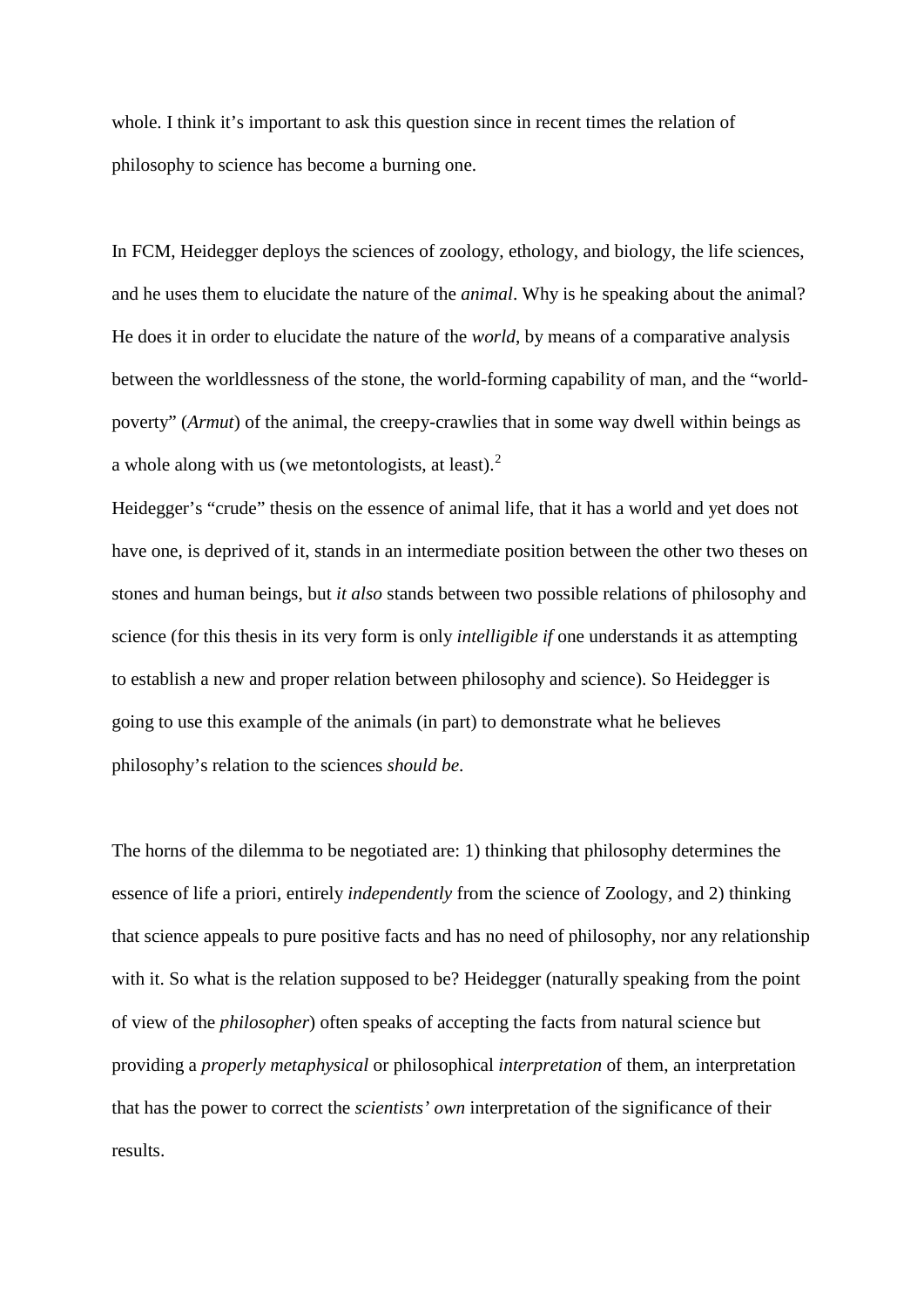The best way to understand this is perhaps to describe just what Heidegger himself does in this course. Heidegger suggests that recent research in biology *if interpreted philosophically*, strongly suggests that it will be possible to illustrate his philosophical thesis of the animals' poverty in world. And perhaps we can assume that the nuances of Heidegger's elaboration of this thesis are in a certain way *supplied* by the scientific data. But on the other hand, Heidegger insists that, like *all* metaphysical theses, his thesis on the animal's world-poverty is composed in such a way as to be capable of compelling positive scientific research to engage in a fundamental "*reflection*". Now I assume this means that philosophy can cause science to reflect upon itself and its own presuppositions, and perhaps to change them. One might call to mind here Heidegger's thoughts on the zoologist and ethologist, Jakob von Uexküll.

It has often been noted how close Heidegger's own work on the animal's world is to von Uexküll's, and Heidegger himself speaks very highly of the latter's work and invokes a number of his experiments in  $FCM<sup>3</sup>$  $FCM<sup>3</sup>$  $FCM<sup>3</sup>$ . And yet the difference between them is telling: Uexküll had devoted his life's work to precisely establishing the fact that animals *have* worlds, that they are inseparable from them. And yet Heidegger wishes to speak of the animal's *poverty* in world, indeed even an absence of world in the strict sense which he restricts to the human being. This suggests that what is to be changed, what reflexion the science is called upon to undertake, is to consider its use of the term "world", and in particular, I believe Heidegger follows Arnold Gehlen in his criticism of von Uexküll, that he is too quick to simply assume that his theory of the *Umwelt* and *Innenwelt* applies to animals and *human beings* in *precisely the same sense*.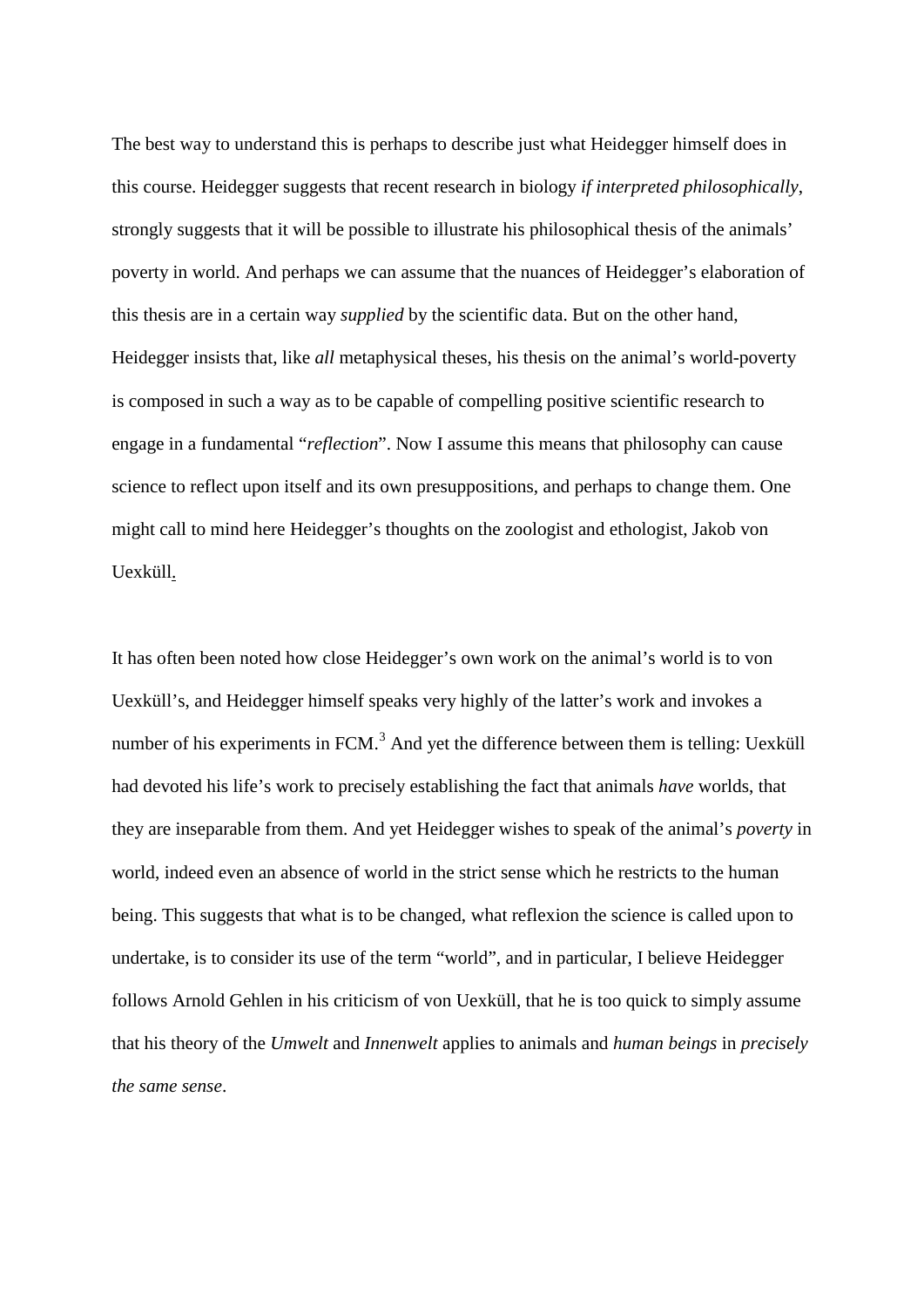So that, in brief, is what science is to take from philosophy, a renewed reflection upon and rendering precise of its fundamental concepts. And it all revolves around the "metaphysical" problematic of the species or levels of being, of the sort which we find in Heidegger's triad of stone, animal, and man – as I mentioned earlier. So, the work of von Uexküll is absolutely crucial in insisting that there is no *hierarchy* among the animals and among their respective worlds, but he is *warned* by Heidegger's three *distinct* theses *not* to assert this at the expense of abolishing all distinctions between the various kinds of being (material being, animal being, human being), to end up with a kind of flat naturalism.

#### **What does philosophy learn from science? On Drive**

Now, what in turn does philosophy learn from science? And what is it that allows the philosopher in the end to nevertheless assert that there is a fundamental essential difference between animal and man? The lesson concerns potentiality and possibility, and it leads us back to the nature of the world.

Much of the vocabulary of FCM revolves around drive or instinct, *Trieb.* And what Heidegger learns from the natural sciences is an understanding of drive. One should here recall the earliest parts of the lecture course where Heidegger borrows a word from the poet Novalis to describe philosophy itself as homesickness (*Heimweh*), a longing for the home, or as he puts it *a drive* to be at home *everywhere*. [4](#page-10-3) This is precisely what metaphysics is. *The desire* to comprehend beings as a whole. The human animal is driven towards philosophy. Now I would claim that this language of the "metaphysical drive" - the drive to do philosophy – should be read in conjunction with Heidegger's work on *the animal* drive. So what is the animal drive?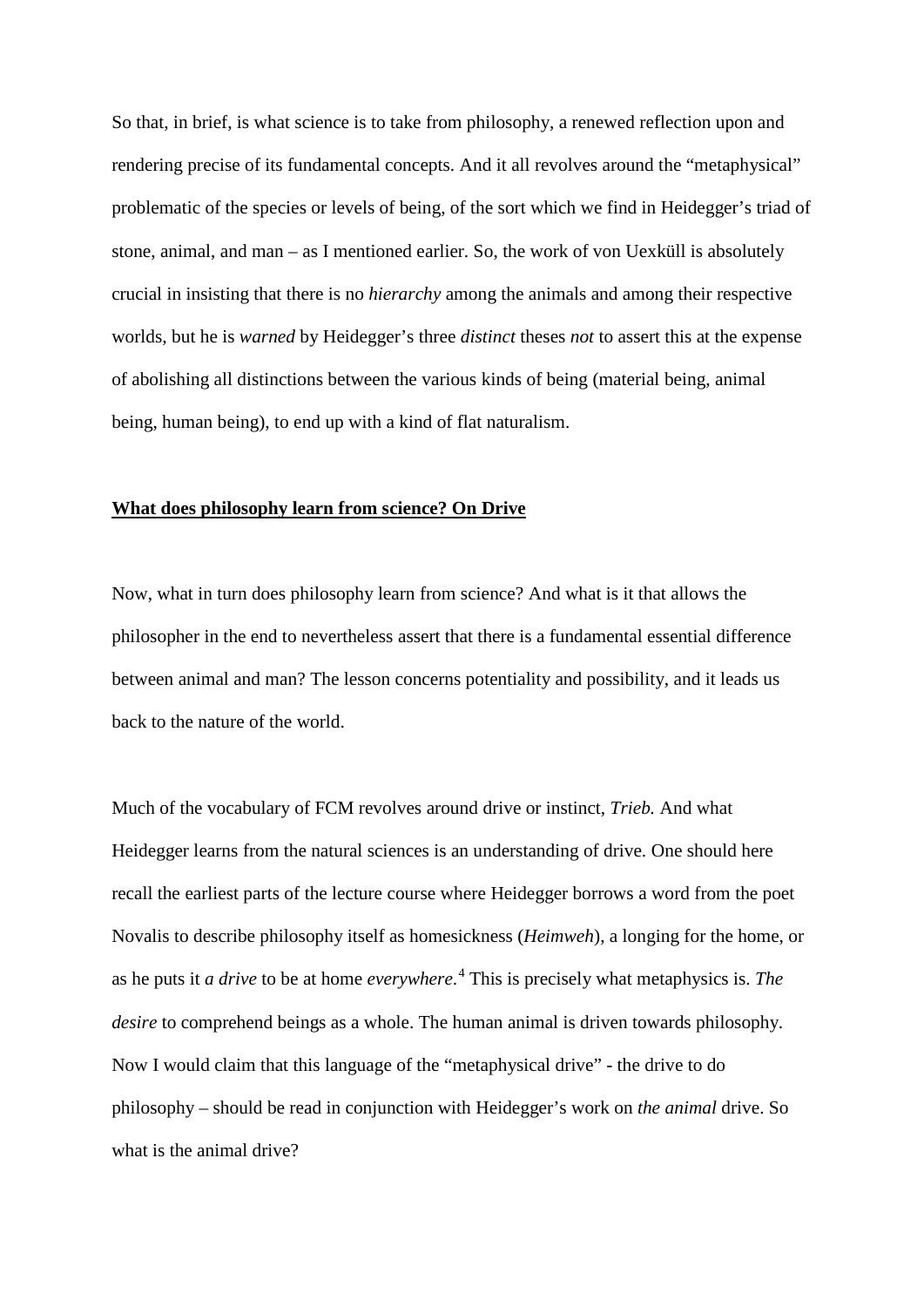To go extremely quickly, it is a relation between an animal organism and its environment. A certain feature of the environment, relevant for the animal's survival, arrives to stir or "disinhibit" (*enthemmen*) one of the animal's drives, and by way of one of the animal's *organs*, specially *adapted* to this particular feature of the environment, one of the animal's *capabilities* is actualised. Heidegger thus distinguishes the animal organ from a tool or instrument, and the distinction ends up being drawn in terms of capability (*Fähigkeit*) and readiness (*Fertigkeit*), capability belonging to the organ, readiness to the tool. One of the things that distinguishes organic capability from the readiness of the tool is that it is a form of *possibility* which is inherently driven towards its own actualisation. Drive then is understood in terms of the classical metaphysical concepts of possibility and actuality. The animal is captivated (*benommen)* and gripped, "taken" by its finite environment, and this means that its drives are solicited to leave their state of possibility and to become actual.

#### **Plus and minus: turning poverty and finitude into a resource**

So how does this understanding of the animal's drive allow philosophy to both learn from the natural *sciences and* nevertheless to use that insight to postulate an essential difference, even an *opposition* between man and animal? How should we understand this difference, and how should we understand poverty, or deprivation?

Here, for lack of time, we have to become slightly abstract. After von Uexküll, philosophers often describe the relation of man and animal by saying that man's world is infinite, while the animal's world is finite, composed of only a finite set of objects, while *we* have the whole universe at our disposal. But it would be strange for *Heidegger* to speak of man's world as an infinite world, when he devotes so much of his time to stressing the importance of man's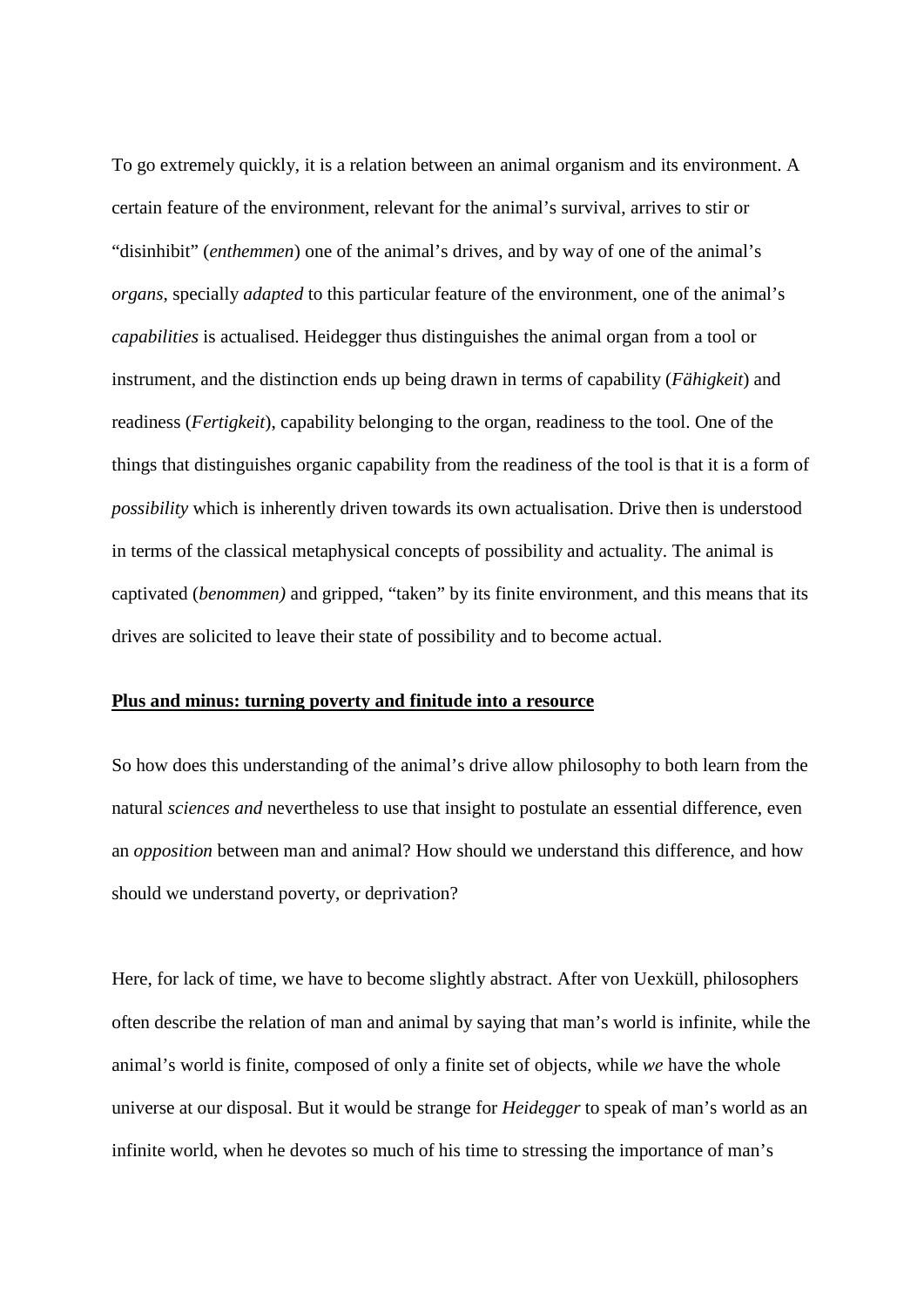finitude. What is finitude for man? It is not simply that he dies and hence has only a limited time upon this earth. It is that this death, this limit has a positive effect. It has an effect on the way in which man treats *his finite* world. Man is in a way just as much confined to a single, finite world as an animal is.

Again, one must be careful not to move too fast here: one might have been tempted to say that the difference between man and animal is that the animal is unaware of the limits of its world and of the possibility of other worlds, while man is not. But there are at least two curious passages in Heidegger's text where he suggests that the animal is at least dimly aware of its imprisonment within what Uexküll calls its environment and what Heidegger calls its "disinhibiting ring". These passages invoke two figures, the *poet* and *St.Paul*. [5](#page-10-4) The whole text is framed by the idea that poetry and art have access to a truth that natural scientists do not. At a number of points Heidegger associates art, religion, and philosophy, as if they possessed a different kind of truth, inaccessible to and perhaps superior to that of the natural sciences. It is a romantic, poetic idea that animals inherently suffer, that, as St. Paul says, the whole realm of nature is suffused with sadness. The basic suggestion is that an animal can feel its limits, but cannot then use this awareness of finitude as a *power* to motivate itself to expand or change its world. The animal can't change a minus into a plus, a deficit into a surfeit.

With man, on the other hand, things are different. Heidegger suggests, albeit quite obliquely, that man has a different attitude to his own impoverishment and limitation, and he can precisely draw from that finitude his own power and *freedom*. And this takes us onto perhaps the most famous of Heidegger's propositions about man and animal, repeated everywhere: man *dies*, animals do not (they merely *perish*).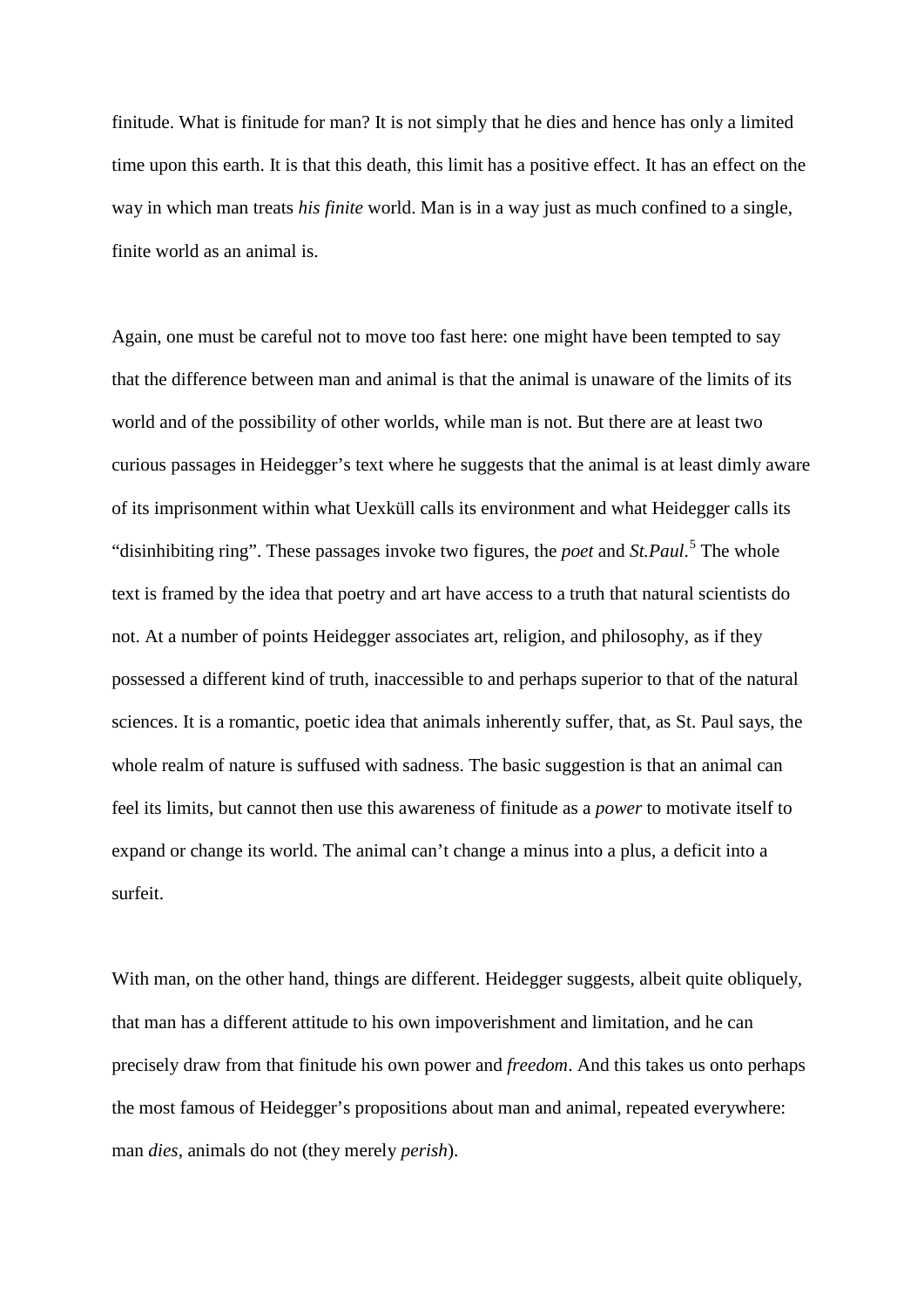#### **Concluding Remarks**

We will have learnt from Heidegger's earlier work of the "metontological period" I've been describing, that man relates to his own death as the end of all his possibilities, but that he can nevertheless transform this death into the very source of those possibilities which are most his own. To say that animals do not die is precisely to say that they do not have this ability to transform the negativity of their limits into the positivity of possibilities. Possibilities which may indeed be infinite.

Death forces us to recognise the contingency of the fact that we have been thrown into this one particular world. And that precisely does not consign us to gloom and suffering, but motivates us precisely to change our world, either to transform this world, or to swap this world for a new one. Animals may be able to generate organs, based on the capabilities that they have (famously, Heidegger shows that capabilities precede organs: one does not see because one has eyes, one has eyes because one can see). But what they cannot do is generate a whole new set of possibilities. As an aside, the fact that *humans can* do this means that mere organic organs will no longer be enough to actualise these titanic possibilities: new inventions will be needed: instruments, tools, and machines... technology. So animals do not die in that they cannot render a lack positive, or transform a limit into a source of possibilities that are perhaps unlimited.

To conclude, it is curious that it is just this point that most of Heidegger's critics fasten upon. Derrida, one of Heidegger's very best readers, of course, will never have any truck for the thesis that man and animal can be understood simply as opposed. And yet, what is so curious about FCM is that here Heidegger does exactly what Derrida asks of us when it comes to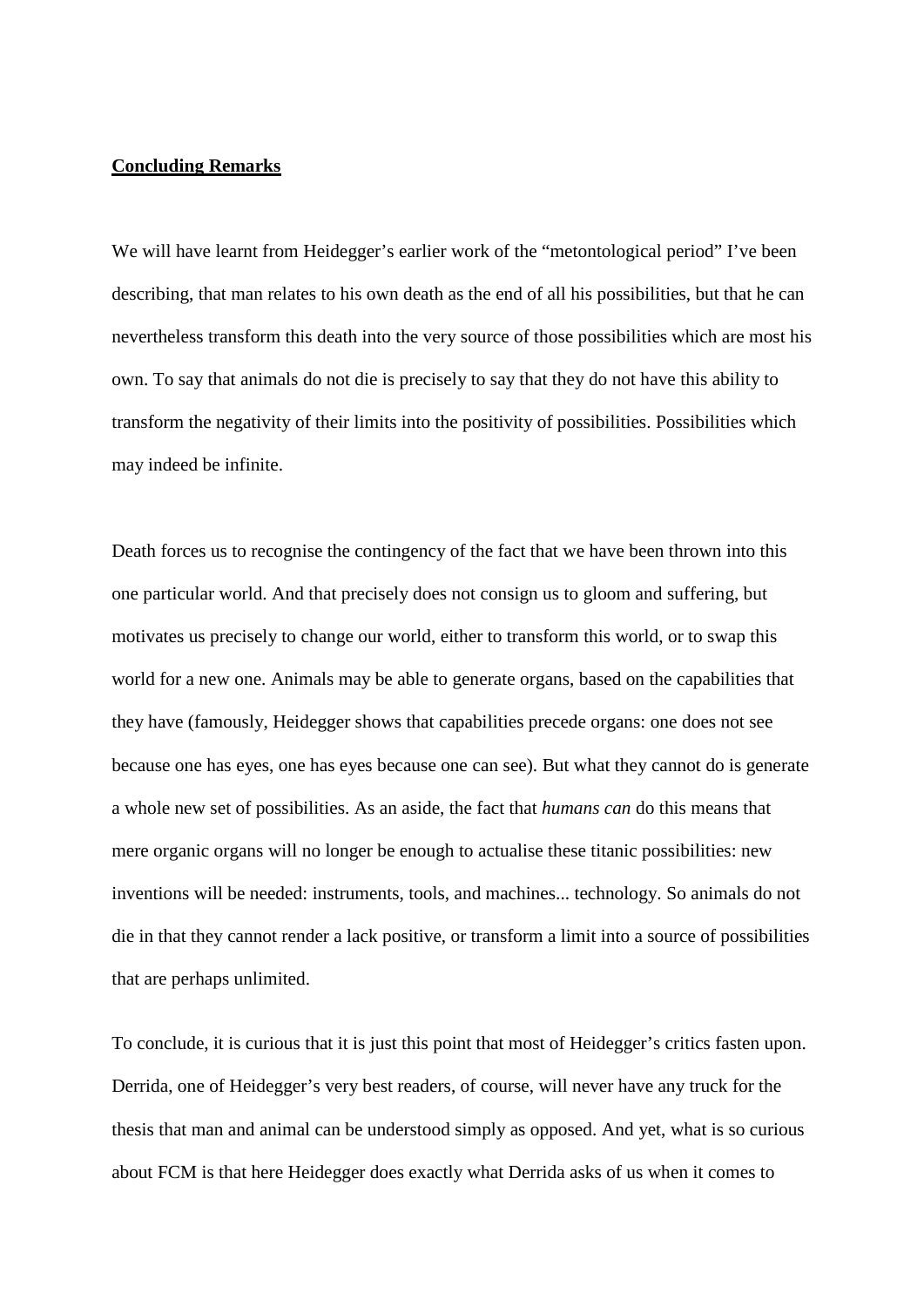understanding man and animal, and that is to seek assistance from the natural sciences, zoology, biology etc. Heidegger does just that, and yet precisely by *doing* that comes to reassert the opposition between man and animal.

Today, there are other signs which might give us reason to return to Heidegger here, because the idea has become somewhat current that one might be able to do address the natural sciences, to explain the emergence of man up to a certain point in a naturalistic way, and yet then, with man, to depart from the sciences. One might think here of the Lacanian psychoanalytic tradition, at least the very most recent interpretations of Lacan's thought, Giorgio Agamben's *The Open,* on man and animal, Roberto Esposito's thinking of human nature, and of course, from a much more Heideggerian starting point, the revival of philosophical anthropology with the work of Bernard Stiegler.

What one also notices here, in comparison with Heidegger, is a preparedness to speak of "man" or the human being as opposed to Dasein or the mortal. Or more precisely, to think about how one gets from the one to the other. What must have happened in man, what must man be in order that he *can be* Dasein, to understand being, and so on?

I think among other disciplines, the old, supposedly defunct discipline of philosophical anthropology studies precisely these questions. And had I had time I would have liked to have spoken about Max Scheler, Arnold Gehlen, and Helmuth Plessner. But if what is at stake here is the transition from the animal to the human, or perhaps from the human understood as an animal to *Dasein*, then it's very noticeable that, in FCM, Heidegger deploys endless locutions which bind together in different ways the human being and Dasein. "The *Dasein in* man, human Dasein, man's Dasein." Indeed he even speaks of the task of the course, and man's task as such, as "awakening the Dasein within him". So precisely this